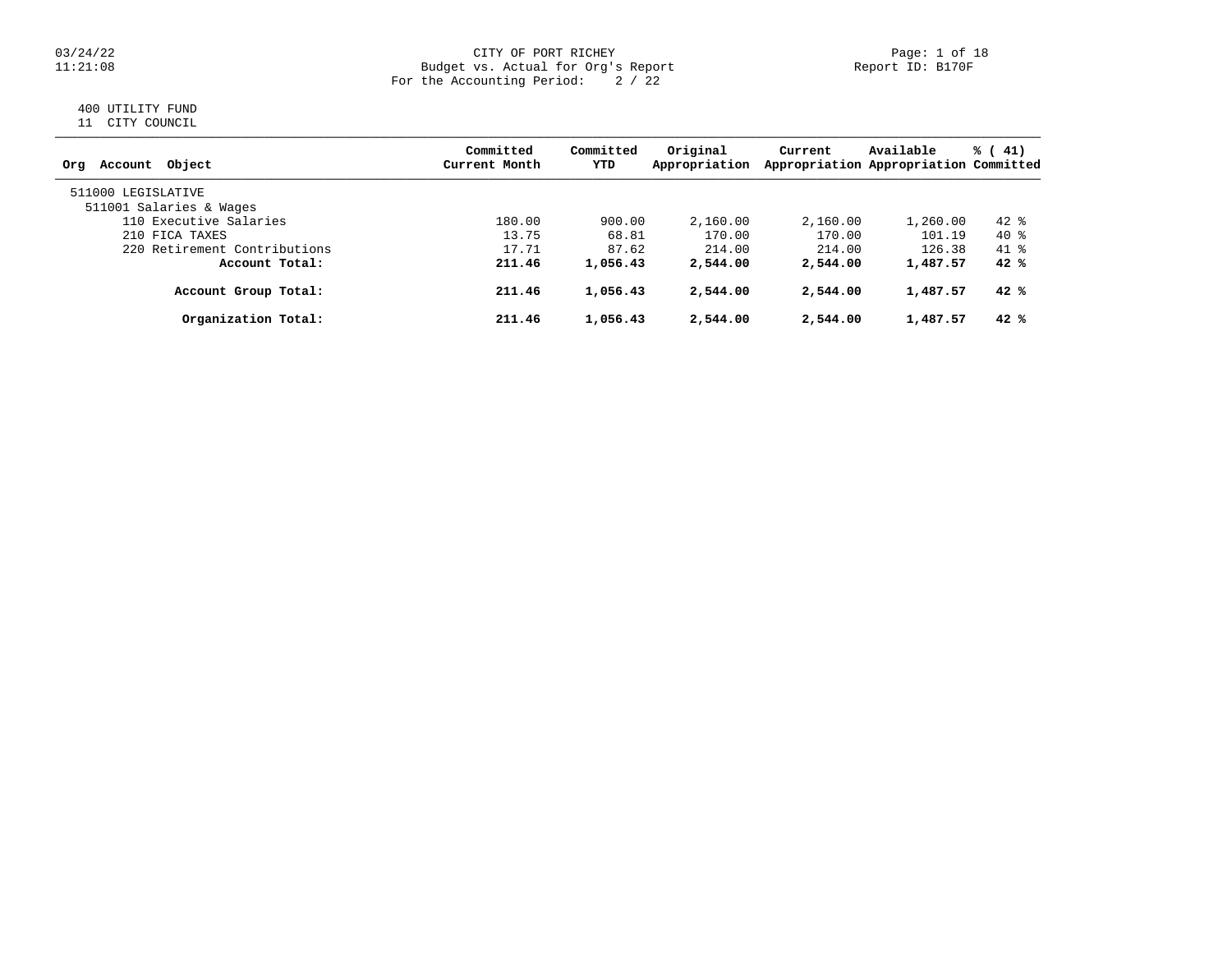### 03/24/22 CITY OF PORT RICHEY Page: 2 of 18 11:21:08 Budget vs. Actual for Org's Report Report ID: B170F For the Accounting Period: 2 / 22

## 400 UTILITY FUND

12 ADMINISTRATIVE

| Object<br>Account<br>Orq             | Committed<br>Current Month | Committed<br>YTD | Original<br>Appropriation | Current    | Available<br>Appropriation Appropriation Committed | % (41)          |
|--------------------------------------|----------------------------|------------------|---------------------------|------------|----------------------------------------------------|-----------------|
| 512000 EXECUTIVE                     |                            |                  |                           |            |                                                    |                 |
| 512001 Salaries & Wages              |                            |                  |                           |            |                                                    |                 |
| 120 Regular Salaries & Wages         | 8,614.84                   | 42,785.48        | 111,100.00                | 111,100.00 | 68,314.52                                          | $39*$           |
| 140 Overtime                         | 81.00                      | 149.85           | 0.00                      | 0.00       | $-149.85$                                          | $***$ 8         |
| 149 Vehicle Allowance - City Manager | 90.00                      | 360.00           | 1,080.00                  | 1,080.00   | 720.00                                             | 338             |
| 210 FICA TAXES                       | 615.58                     | 3,052.10         | 8,600.00                  | 8,600.00   | 5,547.90                                           | 35 <sup>8</sup> |
| 220 Retirement Contributions         | 933.35                     | 4,607.89         | 12,200.00                 | 12,200.00  | 7,592.11                                           | 38 %            |
| 230 Health Insurance - Employee      | 1,545.55                   | 7,778.55         | 18,050.00                 | 18,050.00  | 10,271.45                                          | $43*$           |
| Account Total:                       | 11,880.32                  | 58,733.87        | 151,030.00                | 151,030.00 | 92,296.13                                          | 39 %            |
| Account Group Total:                 | 11,880.32                  | 58,733.87        | 151,030.00                | 151,030.00 | 92,296.13                                          | 39 %            |
| Organization Total:                  | 11,880.32                  | 58,733.87        | 151,030.00                | 151,030.00 | 92,296.13                                          | 39 %            |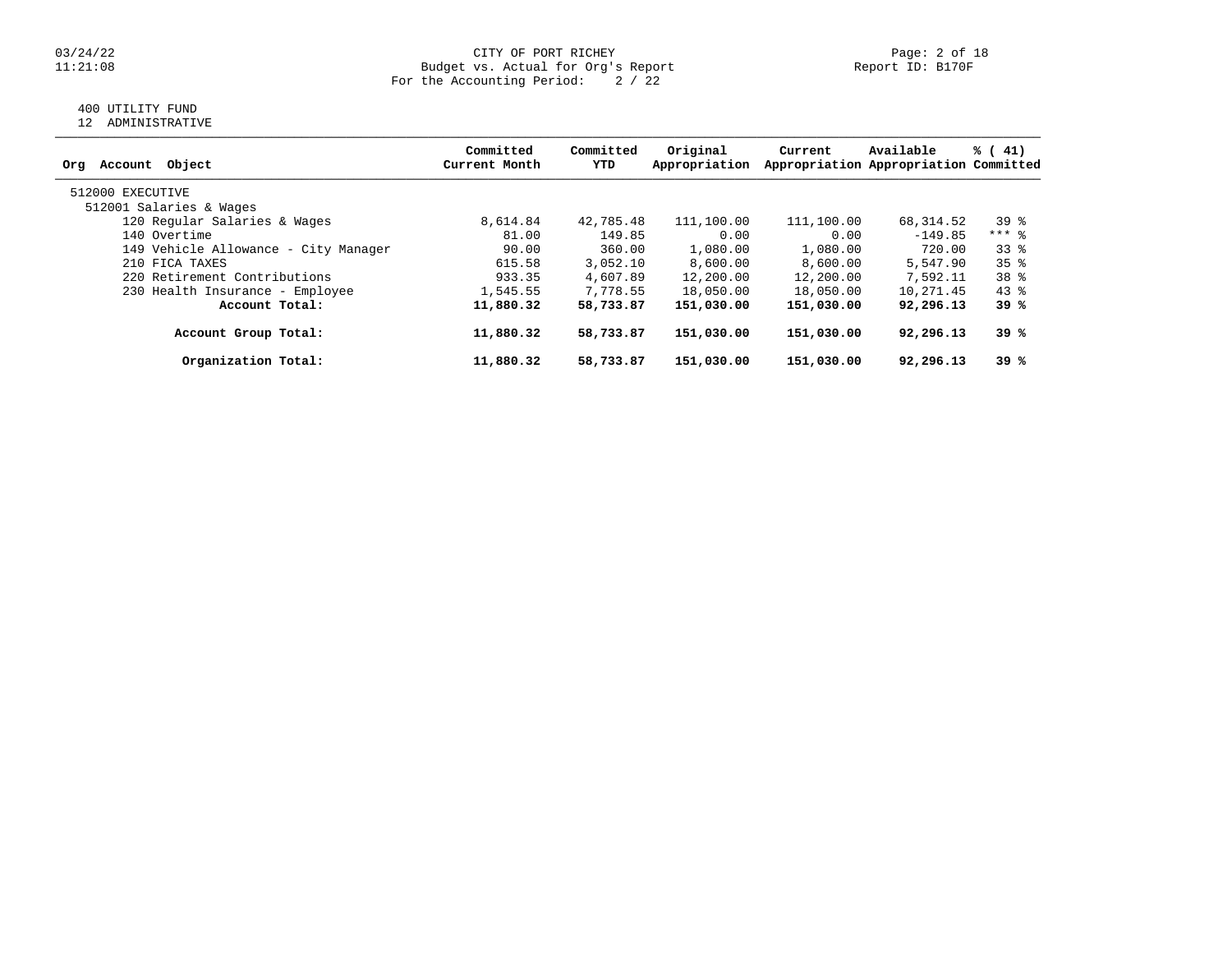### 03/24/22 CITY OF PORT RICHEY Page: 3 of 18 11:21:08 Budget vs. Actual for Org's Report Report ID: B170F For the Accounting Period: 2 / 22

## 400 UTILITY FUND

13 FINANCE

| Object<br>Account<br>Orq          | Committed<br>Current Month | Committed<br>YTD | Original<br>Appropriation | Current   | Available<br>Appropriation Appropriation Committed | % (41)          |
|-----------------------------------|----------------------------|------------------|---------------------------|-----------|----------------------------------------------------|-----------------|
| 513000 FINANCIAL & ADMINISTRATIVE |                            |                  |                           |           |                                                    |                 |
| 513001 Salary & Wages             |                            |                  |                           |           |                                                    |                 |
| 120 Regular Salaries & Wages      | 1,949.07                   | 9,830.25         | 24,820.00                 | 24,820.00 | 14,989.75                                          | 40 %            |
| 210 FICA TAXES                    | 147.77                     | 741.83           | 1,890.00                  | 1,890.00  | 1,148.17                                           | $39*$           |
| 220 Retirement Contributions      | 209.41                     | 1,057.06         | 2,690.00                  | 2,690.00  | 1,632.94                                           | $39*$           |
| 230 Health Insurance - Employee   | 372.89                     | 1,651.29         | 4,640.00                  | 4,640.00  | 2,988.71                                           | 36 <sup>8</sup> |
| Account Total:                    | 2,679.14                   | 13,280.43        | 34,040.00                 | 34,040,00 | 20,759.57                                          | 39%             |
| Account Group Total:              | 2,679.14                   | 13,280.43        | 34,040.00                 | 34,040.00 | 20,759.57                                          | 39%             |
| Organization Total:               | 2,679.14                   | 13,280.43        | 34,040.00                 | 34,040.00 | 20,759.57                                          | 39%             |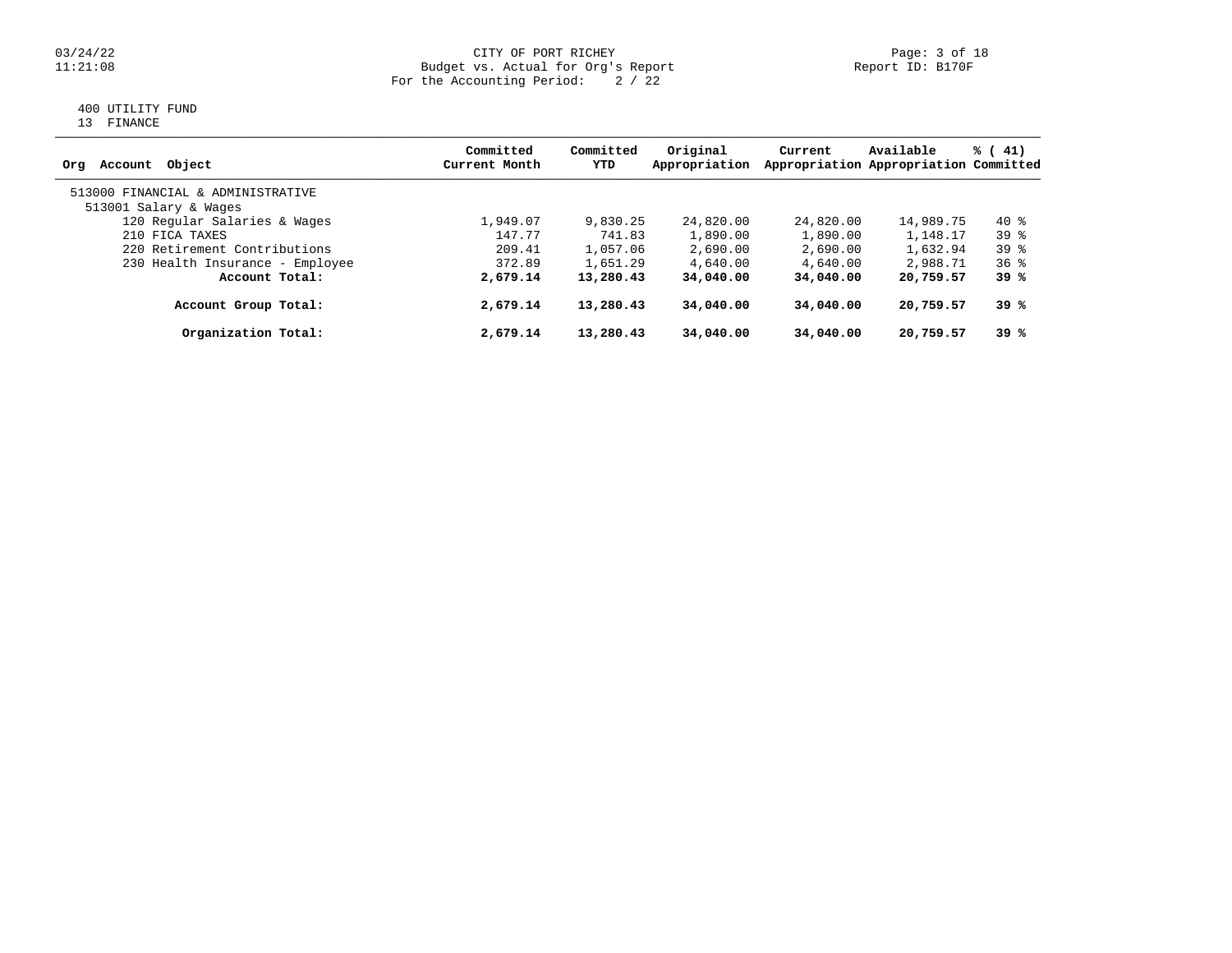### 03/24/22 CITY OF PORT RICHEY Page: 4 of 18 11:21:08 Budget vs. Actual for Org's Report Report ID: B170F For the Accounting Period: 2 / 22

### 400 UTILITY FUND 14 LEGAL

| Object<br>Account<br>Ora                      | Committed<br>Current Month | Committed<br>YTD | Original<br>Appropriation | Current   | Available<br>Appropriation Appropriation Committed | % (41)          |
|-----------------------------------------------|----------------------------|------------------|---------------------------|-----------|----------------------------------------------------|-----------------|
| 514000 LEGAL<br>514300 Operating Expenditures |                            |                  |                           |           |                                                    |                 |
| 319 City Attorney                             | 1,489.00                   | 7,279.20         | 20,000.00                 | 20,000.00 | 12,720.80                                          | 36 <sup>8</sup> |
| Account Total:                                | 1,489.00                   | 7,279.20         | 20,000.00                 | 20,000.00 | 12,720.80                                          | 36%             |
| Account Group Total:                          | 1,489.00                   | 7,279.20         | 20,000.00                 | 20,000.00 | 12,720.80                                          | 36%             |
| Organization Total:                           | 1,489.00                   | 7,279.20         | 20,000.00                 | 20,000.00 | 12,720.80                                          | 36%             |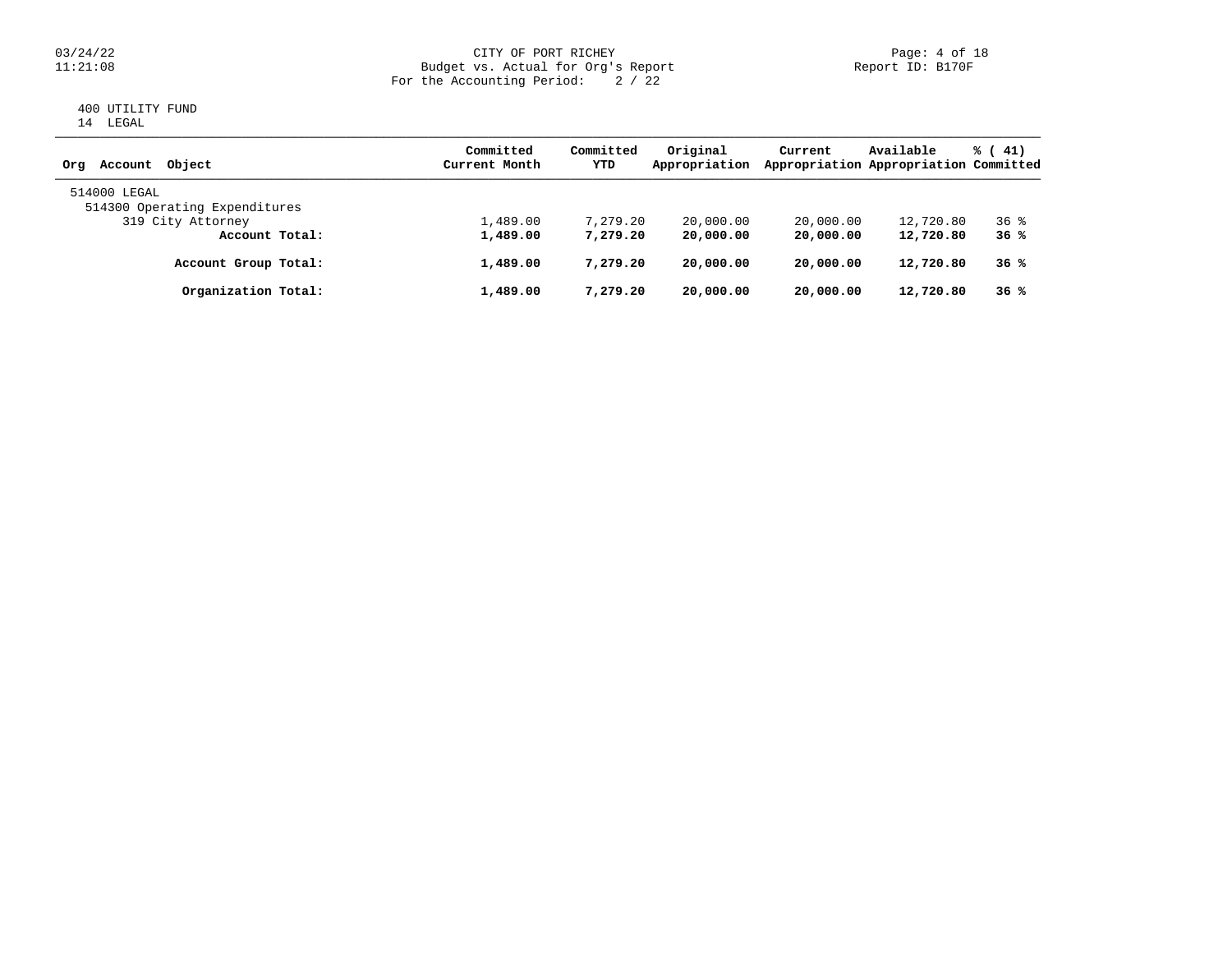### 03/24/22 CITY OF PORT RICHEY Page: 5 of 18<br>Dudget vs. Actual for Org's Report Page: 5 of 18<br>Report ID: B170F Budget vs. Actual for Org's Report For the Accounting Period: 2 / 22

## 400 UTILITY FUND

16 INFORMATION TECHNOLOGY

| Account Object<br>Ora          | Committed<br>Current Month | Committed<br>YTD | Original<br>Appropriation | Current  | Available<br>Appropriation Appropriation Committed | $\frac{1}{6}$ ( 41) |
|--------------------------------|----------------------------|------------------|---------------------------|----------|----------------------------------------------------|---------------------|
| 516000                         |                            |                  |                           |          |                                                    |                     |
| 516001 Salary & Wages          |                            |                  |                           |          |                                                    |                     |
| 130 Part-time Salaries & Wages | 627.30                     | 2,863.65         | 8,000.00                  | 8,000.00 | 5, 136, 35                                         | 36 <sup>8</sup>     |
| 210 FICA TAXES                 | 48.00                      | 219.11           | 612.00                    | 612.00   | 392.89                                             | 36 <sup>8</sup>     |
| Account Total:                 | 675.30                     | 3,082.76         | 8,612.00                  | 8,612.00 | 5,529.24                                           | 36%                 |
| Account Group Total:           | 675.30                     | 3,082.76         | 8,612.00                  | 8,612.00 | 5,529.24                                           | 36%                 |
| Organization Total:            | 675.30                     | 3,082.76         | 8,612.00                  | 8,612.00 | 5,529.24                                           | 36%                 |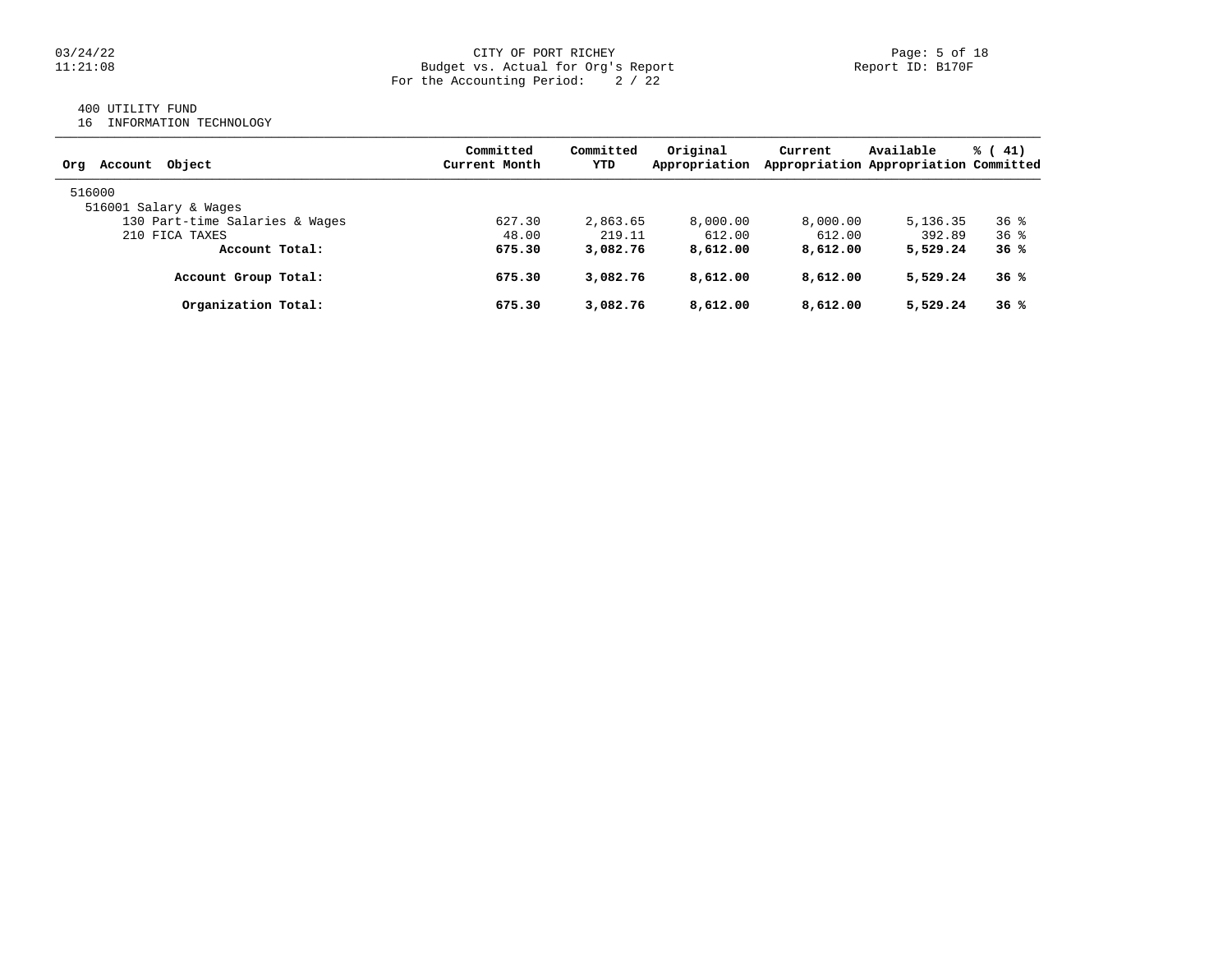#### 03/24/22 CITY OF PORT RICHEY Page: 6 of 18 11:21:08 Budget vs. Actual for Org's Report Report ID: B170F For the Accounting Period: 2 / 22

## 400 UTILITY FUND

20 DISPATCH DEPARTMENT

| Object<br>Account<br>Org        | Committed<br>Current Month | Committed<br>YTD | Original<br>Appropriation | Current   | Available<br>Appropriation Appropriation Committed | $\frac{1}{6}$ ( 41) |
|---------------------------------|----------------------------|------------------|---------------------------|-----------|----------------------------------------------------|---------------------|
| 520000 PUBLIC SAFETY            |                            |                  |                           |           |                                                    |                     |
| 520001 Salaries & Wages         |                            |                  |                           |           |                                                    |                     |
| 120 Regular Salaries & Wages    | 1,191.45                   | 6,920.49         | 19,540.00                 | 19,540.00 | 12,619.51                                          | $35$ $%$            |
| 130 Part-time Salaries & Wages  | 234.88                     | 724.97           | 5,000.00                  | 5,000.00  | 4,275.03                                           | $14*$               |
| 140 Overtime                    | 328.99                     | 1,110.29         | 3,000.00                  | 3,000.00  | 1,889.71                                           | 378                 |
| 160 Holiday Pay                 | 0.00                       | 453.96           | 0.00                      | 0.00      | $-453.96$                                          | $***$ 8             |
| 210 FICA TAXES                  | 134.28                     | 704.52           | 2,400.00                  | 2,400.00  | 1,695.48                                           | $29$ $%$            |
| 220 Retirement Contributions    | 185.65                     | 917.83           | 2,440.00                  | 2,440.00  | 1,522.17                                           | 38 <sup>8</sup>     |
| 230 Health Insurance - Employee | 298.25                     | 1,623.57         | 6, 190.00                 | 6,190.00  | 4,566.43                                           | $26$ %              |
| Account Total:                  | 2,373.50                   | 12,455.63        | 38,570.00                 | 38,570.00 | 26, 114.37                                         | 32%                 |
| Account Group Total:            | 2,373.50                   | 12,455.63        | 38,570.00                 | 38,570.00 | 26, 114.37                                         | 32%                 |
| Organization Total:             | 2,373.50                   | 12,455.63        | 38,570.00                 | 38,570.00 | 26, 114.37                                         | 32%                 |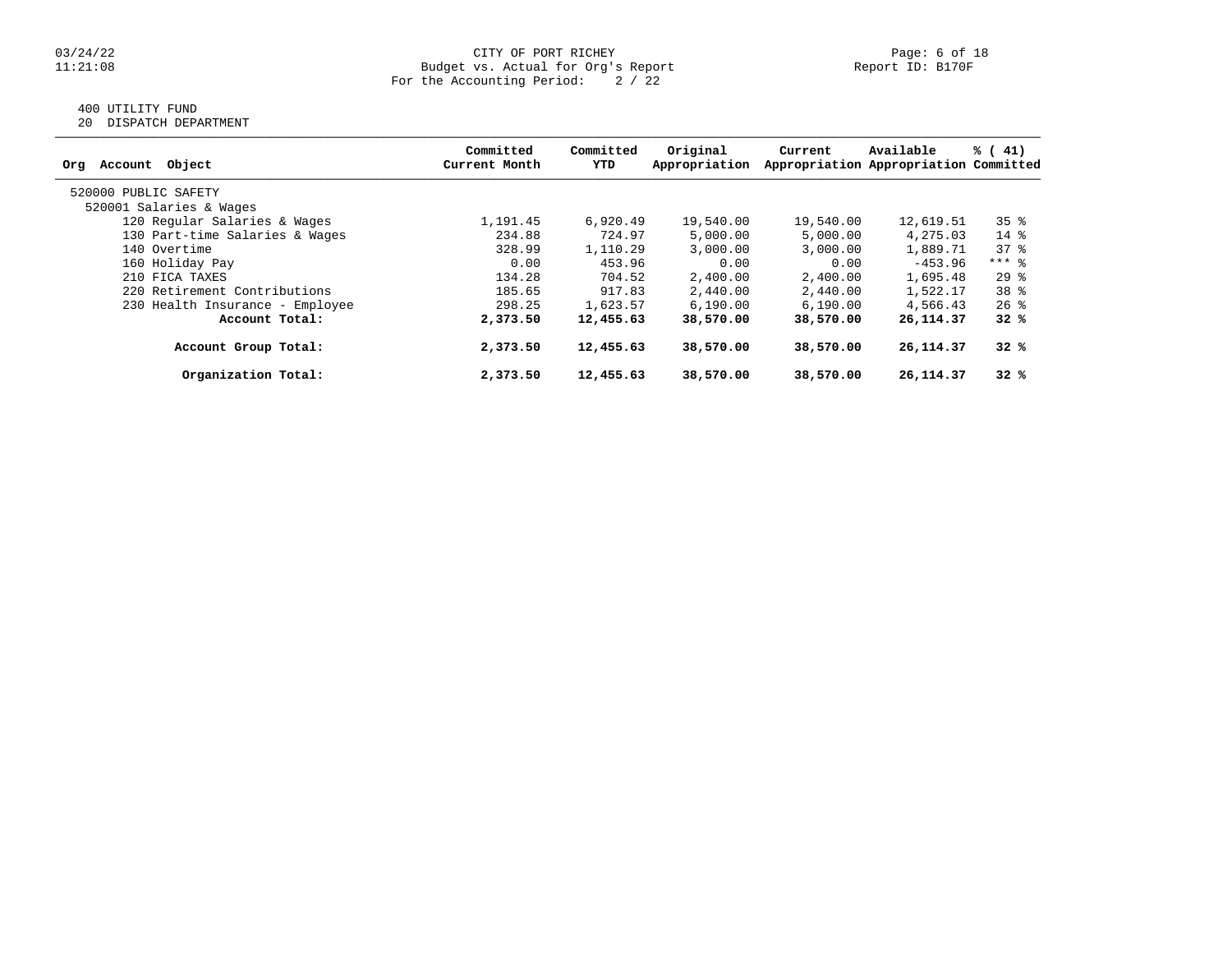### 03/24/22 CITY OF PORT RICHEY Page: 7 of 18 11:21:08 Budget vs. Actual for Org's Report Report ID: B170F For the Accounting Period: 2 / 22

### 400 UTILITY FUND 26 HUMAN RESOURCES

| Obiect<br>Account<br>Org        | Committed<br>Current Month | Committed<br>YTD | Original<br>Appropriation | Current   | Available<br>Appropriation Appropriation Committed | % (41) |
|---------------------------------|----------------------------|------------------|---------------------------|-----------|----------------------------------------------------|--------|
| 526000                          |                            |                  |                           |           |                                                    |        |
| 526001 Salaries & Wages         |                            |                  |                           |           |                                                    |        |
| 120 Regular Salaries & Wages    | 816.00                     | 4,080.00         | 10,800.00                 | 10,800.00 | 6.720.00                                           | 38 %   |
| 210 FICA TAXES                  | 62.43                      | 312.14           | 830.00                    | 830.00    | 517.86                                             | 38 %   |
| 220 Retirement Contributions    | 88.29                      | 441.46           | 1,170.00                  | 1,170.00  | 728.54                                             | 38 %   |
| 230 Health Insurance - Employee | 213.55                     | 1,090.15         | 2,580.00                  | 2,580.00  | 1,489.85                                           | $42*$  |
| Account Total:                  | 1,180.27                   | 5,923.75         | 15,380.00                 | 15,380.00 | 9,456.25                                           | 39 %   |
| Account Group Total:            | 1,180.27                   | 5,923.75         | 15,380.00                 | 15,380.00 | 9,456.25                                           | 39 %   |
| Organization Total:             | 1,180.27                   | 5,923.75         | 15,380.00                 | 15,380.00 | 9,456.25                                           | 39 %   |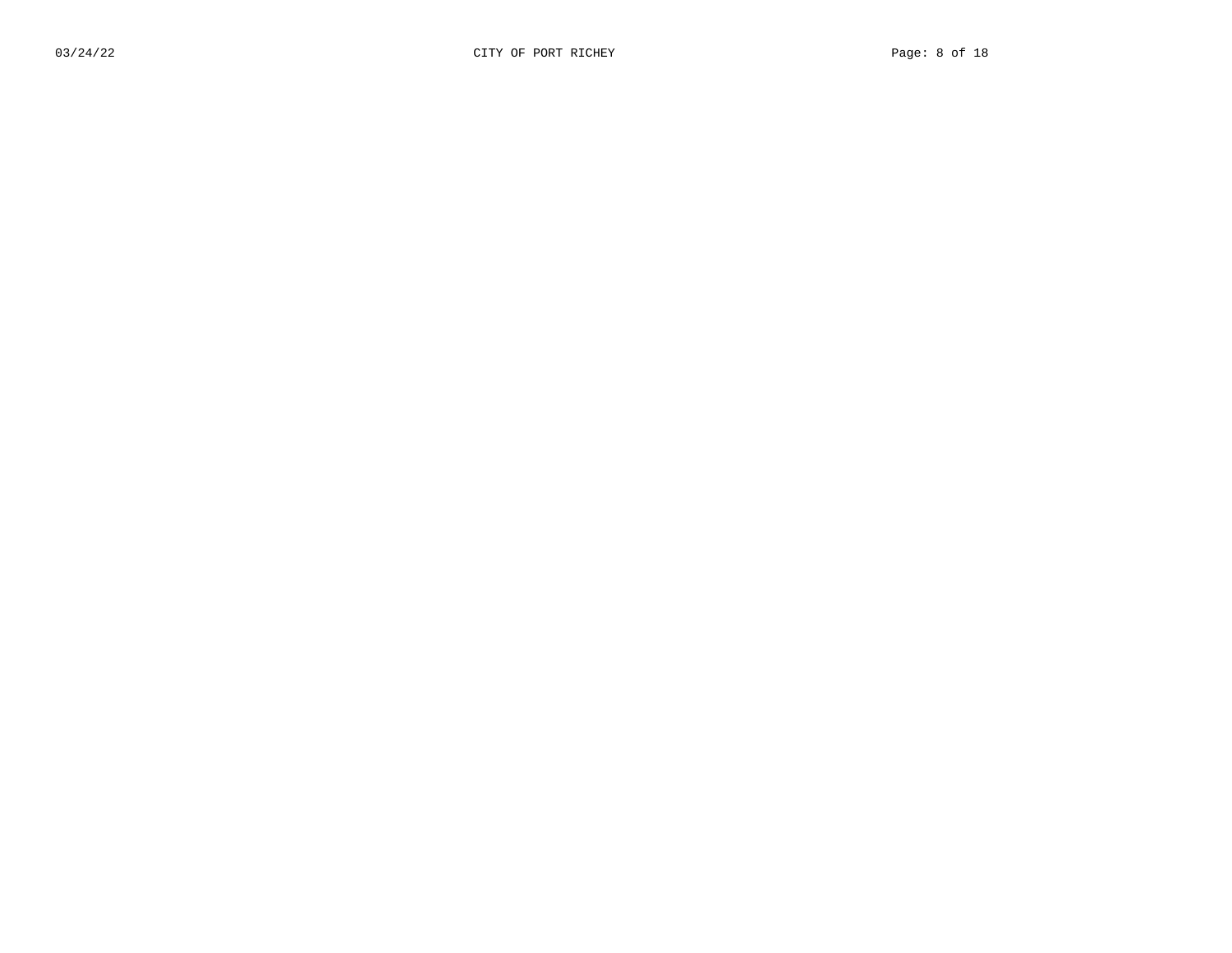### 03/24/22 CITY OF PORT RICHEY Page: 9 of 18<br>11:21:08 Budget vs. Actual for Org's Report Page: 9 Of 18<br>Report ID: B170F Budget vs. Actual for Org's Report For the Accounting Period: 2 / 22

## 400 UTILITY FUND

34 WATER TREATMENT PLANT

| Org Account Object                     | Committed<br>Current Month | Committed<br><b>YTD</b> | Original                | Current<br>Appropriation Appropriation Appropriation Committed | Available              | $\frac{1}{6}$ ( 41) |
|----------------------------------------|----------------------------|-------------------------|-------------------------|----------------------------------------------------------------|------------------------|---------------------|
| 534000 WATER TREATMENT                 |                            |                         |                         |                                                                |                        |                     |
| 534001 Salaries & Wages                |                            |                         |                         |                                                                |                        |                     |
| 120 Regular Salaries & Wages           | 8,217.00                   | 41,085.00               | 96,870.00               | 96,870.00                                                      | 55,785.00              | $42$ $%$            |
| 140 Overtime                           | 1,424.85                   | 7,925.87                | 14,500.00               | 14,500.00                                                      | 6,574.13               | 55%                 |
| 210 FICA TAXES                         | 723.11                     | 3,680.29                | 8,580.00                | 8,580.00                                                       | 4,899.71               | 43 %                |
| 220 Retirement Contributions           | 1,043.25                   | 5,302.96                | 12,050.00               | 12,050.00                                                      | 6,747.04               | 44 %                |
| 230 Health Insurance - Employee        | 1,711.69                   | 8,558.45                | 20,800.00               | 20,800.00                                                      | 12,241.55              | 41 %                |
| Account Total:                         | 13,119.90                  | 66,552.57               | 152,800.00              | 152,800.00                                                     | 86,247.43              | 44 %                |
| 534300 Operating Expenditures          |                            |                         |                         |                                                                |                        |                     |
| 328 Professional Services              | 4,505.83                   | 9,919.14                | 60,000.00               | 60,000.00                                                      | 50,080.86              | $17*$               |
| 346 Contractual Services               | 0.00                       | 8,064.99                | 8,000.00                | 8,000.00                                                       | $-64.99$               | $101$ %             |
| 409 Cellular Phone                     | 69.99                      | 123.97                  | 1,320.00                | 1,320.00                                                       | 1,196.03               | 9%                  |
| 417 Internet Service                   | 0.00                       | 198.99                  | 1,080.00                | 1,080.00                                                       | 881.01                 | 18 %                |
| 430 Electricity                        | 7,687.98                   | 18,914.97               | 60,000.00               | 60,000.00                                                      | 41,085.03              | 32%                 |
| 435 Purchase of Water                  | 0.00                       | 10,837.44               | 50,000.00               | 50,000.00                                                      | 39, 162.56             | $22$ $%$            |
| 452 Chlorine Equipment Maintenance     | 701.12                     | 701.12                  | 5,000.00                | 5,000.00                                                       | 4,298.88               | $14*$               |
| 453 Ground Storage Tank Maintenance    | 7,350.00                   | 7,695.96                | 8,000.00                | 8,000.00                                                       | 304.04                 | 96%                 |
| 454 Instr/Remote Meter Ser/Calibration | 0.00                       | 0.00                    | 2,000.00                | 2,000.00                                                       | 2,000.00               | 0 <sup>8</sup>      |
| 455 Laboratory Equipment Maintenance   | 0.00                       | 570.63                  | 5,000.00                | 5,000.00                                                       | 4,429.37               | $11*$               |
| 456 Iron Filter Maintenance            | 0.00                       | 4,288.22                | 10,000.00               | 10,000.00                                                      | 5,711.78               | $43$ $%$            |
| 457 Backwash Basin Maintenance         | 0.00                       | 0.00                    | 1,500.00                | 1,500.00                                                       | 1,500.00               | 0 <sup>8</sup>      |
| 460 Building Maintenance               | 241.45                     | 907.80                  | 3,000.00                | 3,000.00                                                       | 2,092.20               | $30*$               |
| 464 Plant & Pump Maintenance           | 2,169.43                   | 30,565.51               | 60,000.00               | 60,000.00                                                      | 29, 434.49             | $51$ %              |
| 465 Vehicle Expense                    | 0.00                       | 1,306.15                | 5,000.00                | 5,000.00                                                       | 3,693.85               | $26$ %              |
| 474 Well Construction Repair           | 0.00                       | 314.06                  | 25,000.00               | 25,000.00                                                      | 24,685.94              | 1 <sup>8</sup>      |
| 477 Generator                          | 0.00                       | 2,639.90                | 5,000.00                | 5,000.00                                                       | 2,360.10               | 53%                 |
| 502 Miscellaneous                      | 0.00                       | 159.06                  | 2,000.00                | 2,000.00                                                       | 1,840.94               | 8 %                 |
| 512 Small Equipment                    | 0.00                       | 1,305.30                | 5,000.00                | 5,000.00                                                       | 3,694.70               | $26$ %              |
| 514 Safety Equipment                   | 311.00                     | 1,150.89                | 1,500.00                | 1,500.00                                                       | 349.11                 | 77.8                |
| 520 Fuel Expense                       | 123.45                     | 1,511.82                | 6,000.00                | 6,000.00                                                       | 4,488.18               | 25%                 |
| 521 Laboratory Supplies                | 0.00                       | 906.72                  | 5,000.00                | 5,000.00                                                       | 4,093.28               | 18 %                |
| 525 Uniform Allowance                  | 0.00                       | 185.27                  | 1,000.00                | 1,000.00                                                       | 814.73                 | 19 <sup>°</sup>     |
| 528 Chemicals                          | 1,757.86                   | 11,088.67               | 40,000.00               | 40,000.00                                                      | 28,911.33              | $28$ %              |
| 540 Membership Fees                    | 145.26                     | 145.26                  | 1,000.00                | 1,000.00                                                       | 854.74                 | 15 <sup>8</sup>     |
| 545 Water Samples                      | 695.50                     | 2,190.50                | 6,000.00                | 6,000.00                                                       | 3,809.50               | 37%                 |
| 554 Permit Fees                        | 0.00                       | 0.00                    | 6,000.00                | 6,000.00                                                       | 6,000.00               | 0 <sup>8</sup>      |
| Account Total:                         | 25,758.87                  | 115,692.34              | 383,400.00              | 383,400.00                                                     | 267,707.66             | 30%                 |
|                                        |                            |                         |                         |                                                                |                        |                     |
| 534600 Capital Outlay                  | 0.00                       |                         |                         |                                                                |                        | 0 <sup>8</sup>      |
| 638 Water Trmt Plt Improvements        |                            | 0.00                    | 100,000.00              | 100,000.00                                                     | 100,000.00             |                     |
| 643 Small Equipment<br>Account Total:  | 0.00<br>0.00               | 25,977.40<br>25,977.40  | 25,000.00<br>125,000.00 | 25,000.00<br>125,000.00                                        | $-977.40$<br>99,022.60 | $104$ %<br>21%      |
|                                        |                            |                         |                         |                                                                |                        |                     |
| Account Group Total:                   | 38,878.77                  | 208,222.31              | 661,200.00              | 661,200.00                                                     | 452,977.69             | 31 %                |
| Organization Total:                    | 38,878.77                  | 208,222.31              | 661,200.00              | 661,200.00                                                     | 452,977.69             | 31%                 |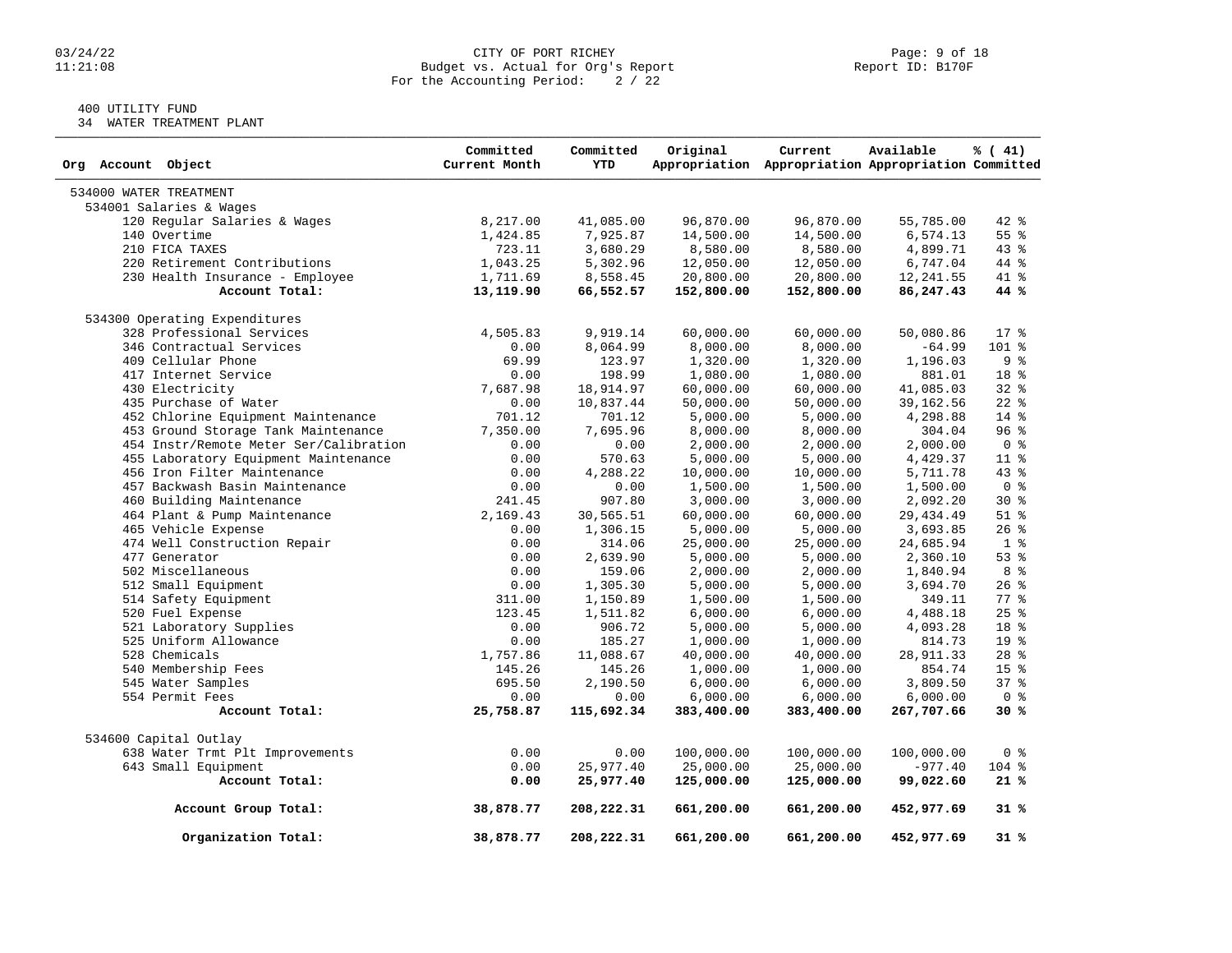### $03/24/22$  Page: 10 of 18<br>Dudget vs. Actual for Org's Report Page: 10 of 18<br>Report ID: B170F 11:21:08 Budget vs. Actual for Org's Report Report ID: B170F For the Accounting Period: 2 / 22

## 400 UTILITY FUND

35 WASTEWATER SERVICES

| Org Account Object                  | Committed<br>Current Month | Committed<br><b>YTD</b> | Original                | Current<br>Appropriation Appropriation Appropriation Committed | Available                 | % (41)          |
|-------------------------------------|----------------------------|-------------------------|-------------------------|----------------------------------------------------------------|---------------------------|-----------------|
| 535000 SEWER/WASTEWATER SERVICES    |                            |                         |                         |                                                                |                           |                 |
| 535001 Salaries & Wages             |                            |                         |                         |                                                                |                           |                 |
| 120 Regular Salaries & Wages        | 4,868.75                   | 24, 333.65              | 93,100.00               | 93,100.00                                                      | 68,766.35                 | $26$ %          |
| 140 Overtime                        | 638.08                     | 2,762.54                | 7,000.00                | 7,000.00                                                       | 4,237.46                  | 39%             |
| 210 FICA TAXES                      | 414.91                     | 2,038.36                | 7,650.00                | 7,650.00                                                       | 5,611.64                  | $27$ %          |
| 220 Retirement Contributions        | 591.01                     | 2,910.10                | 10,820.00               | 10,820.00                                                      | 7,909.90                  | $27$ %          |
| 230 Health Insurance - Employee     | 1,364.72                   | 6,823.60                | 33,960.00               | 33,960.00                                                      | 27,136.40                 | $20*$           |
| Account Total:                      | 7,877.47                   | 38,868.25               | 152,530.00              | 152,530.00                                                     | 113,661.75                | 25%             |
| 535300 Operating Expenditures       |                            |                         |                         |                                                                |                           |                 |
| 301 Training                        | 0.00                       | 0.00                    | 5,000.00                | 5,000.00                                                       | 5,000.00                  | 0 <sup>8</sup>  |
| 315 Physical Exams                  | 0.00                       | 0.00                    | 500.00                  | 500.00                                                         | 500.00                    | 0 <sup>8</sup>  |
| 318 Engineering                     | 0.00                       | 472.50                  | 2,000.00                | 2,000.00                                                       | 1,527.50                  | $24$ %          |
| 328 Professional Services           | 0.00                       | 9,375.00                | 5,000.00                | 9,400.00                                                       | 25.00                     | $100*$          |
| 409 Cellular Phone                  | 53.96                      | 53.96                   | 0.00                    | 0.00                                                           | $-53.96$                  | $***$ $-$       |
| 430 Electricity                     | 3,682.33                   | 20,571.51               | 45,000.00               | 45,000.00                                                      | 24, 428.49                | 46 %            |
| 437 Sewer Treatment                 | 65,880.25                  | 346,836.10              | 900,000.00              | 895,600.00                                                     | 548,763.90                | 39 <sup>8</sup> |
| 460 Building Maintenance            | 0.00                       | 47.13                   | 2,000.00                | 2,000.00                                                       | 1,952.87                  | 2 <sup>8</sup>  |
| 461 Technology/Software Maintenance | 175.95                     | 527.85                  | 1,000.00                | 1,000.00                                                       | 472.15                    | $53$ $%$        |
| 463 Meter Repairs/Calibration       | 0.00                       | 0.00                    | 4,000.00                | 4,000.00                                                       | 4,000.00                  | 0 <sup>8</sup>  |
| 464 Plant & Pump Maintenance        | 7,190.15                   | 27,106.73               | 132,000.00              | 132,000.00                                                     | 104,893.27                | $21$ %          |
| 465 Vehicle Expense                 | 73.97                      | 2,088.80                | 7,000.00                | 7,000.00                                                       | 4,911.20                  | $30*$           |
| 467 Equipment Maintenance           | 0.00                       | 57.90                   | 7,000.00                | 7,000.00                                                       | 6,942.10                  | 1 <sup>°</sup>  |
| 468 Mains/Repairs                   | 430.80                     | 6,704.98                | 30,000.00               | 30,000.00                                                      | 23, 295.02                | $22$ $%$        |
| 502 Miscellaneous                   | 0.00                       | 191.68                  | 1,500.00                | 1,500.00                                                       | 1,308.32                  | $13*$           |
| 512 Small Equipment                 | 0.00                       | 1,779.56                | 3,000.00                | 3,000.00                                                       | 1,220.44                  | 59 %            |
| 514 Safety Equipment                | 0.00                       | 0.00                    | 1,000.00                | 1,000.00                                                       | 1,000.00                  | 0 <sup>8</sup>  |
| 520 Fuel Expense                    | 361.86                     | 2,616.00                | 10,000.00               | 10,000.00                                                      | 7,384.00                  | 26%             |
| 525 Uniform Allowance               | 27.95                      | 444.34                  | 3,000.00                | 3,000.00                                                       | 2,555.66                  | 15 <sup>8</sup> |
| 528 Chemicals                       | 0.00                       | 0.00                    | 3,000.00                | 3,000.00                                                       | 3,000.00                  | 0 <sup>8</sup>  |
| Account Total:                      | 77,877.22                  |                         | 418,874.04 1,162,000.00 | 1,162,000.00                                                   | 743,125.96                | 36%             |
| 535600 Capital Outlay               |                            |                         |                         |                                                                |                           |                 |
| 636 Lift Station Improvements       | 0.00                       | 0.00                    | 1.00                    | 1.00                                                           | 1.00                      | 0 <sup>8</sup>  |
| 643 Small Equipment                 | 6,078.00                   | 6,078.00                | 35,000.00               | 35,000.00                                                      | 28,922.00                 | $17*$           |
| 650 Vehicles                        | 0.00                       | 0.00                    | 125,000.00              | 125,000.00                                                     | 125,000.00                | 0 <sup>8</sup>  |
| Account Total:                      | 6,078.00                   | 6,078.00                | 160,001.00              | 160,001.00                                                     | 153,923.00                | 4%              |
| Account Group Total:                | 91,832.69                  |                         | 463,820.29 1,474,531.00 |                                                                | 1,474,531.00 1,010,710.71 | 31 %            |
| Organization Total:                 | 91,832.69                  |                         | 463,820.29 1,474,531.00 |                                                                | 1,474,531.00 1,010,710.71 | 31%             |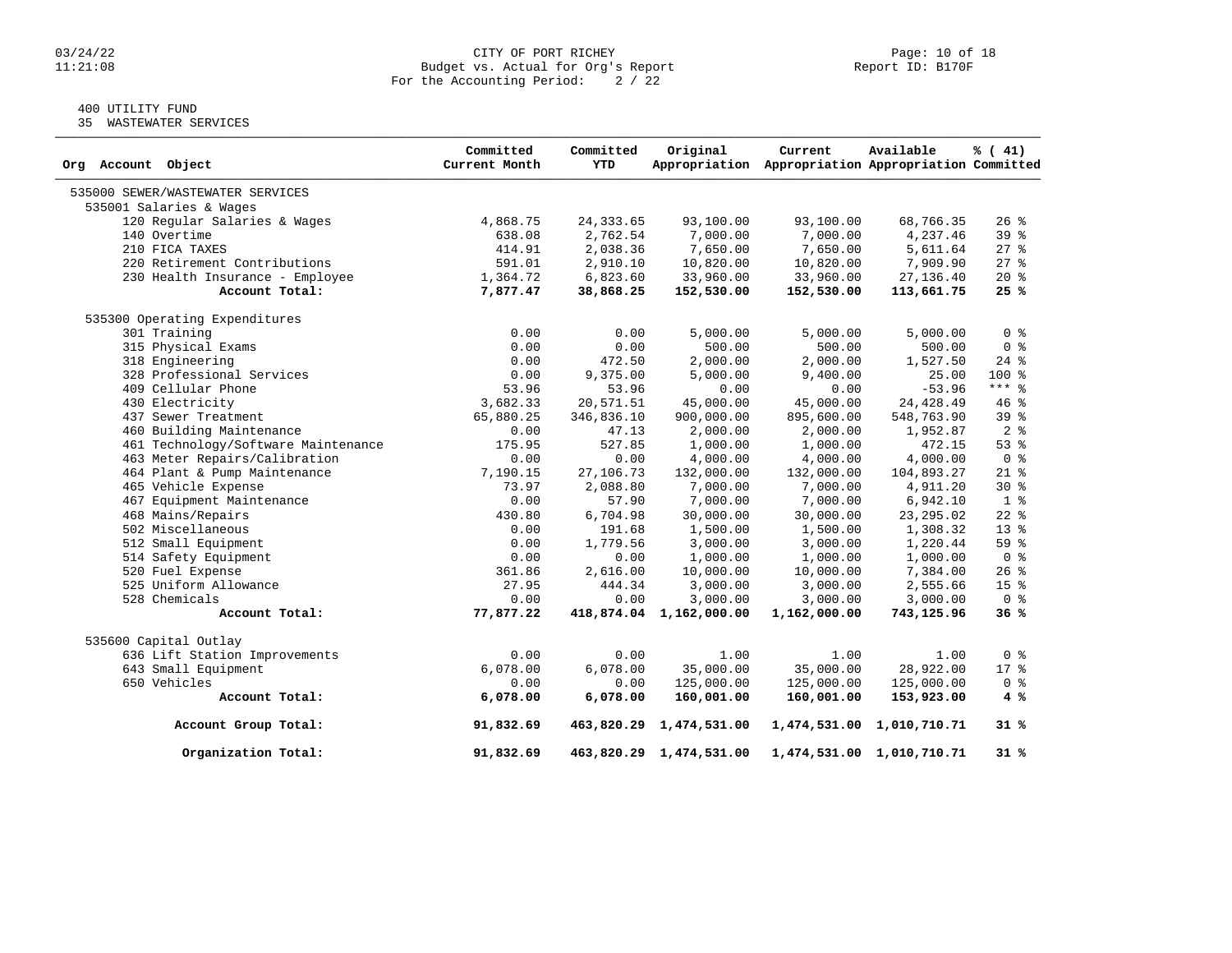### $03/24/22$  Page: 11 of 18<br>Budget vs. Actual for Org's Report Page: 11 of 18<br>Report ID: B170F Budget vs. Actual for Org's Report For the Accounting Period: 2 / 22

## 400 UTILITY FUND

36 ADMINISTRATION/BILLING

| Object<br>Account<br>Org                | Committed<br>Current Month | Committed<br>YTD | Original<br>Appropriation | Current    | Available<br>Appropriation Appropriation Committed | % (41)          |
|-----------------------------------------|----------------------------|------------------|---------------------------|------------|----------------------------------------------------|-----------------|
| 536000 WATER-SEWER COMBINATION SERVICES |                            |                  |                           |            |                                                    |                 |
| 536001 Salaries & Wages                 |                            |                  |                           |            |                                                    |                 |
| 120 Regular Salaries & Wages            | 6,720.00                   | 32,480.00        | 92,900.00                 | 92,900.00  | 60,420.00                                          | 35 <sup>8</sup> |
| 140 Overtime                            | 0.00                       | 0.00             | 500.00                    | 500.00     | 500.00                                             | 0 <sup>8</sup>  |
| 210 FICA TAXES                          | 507.96                     | 2,463.30         | 7,120.00                  | 7,120.00   | 4,656.70                                           | 35 <sup>8</sup> |
| 220 Retirement Contributions            | 727.08                     | 3,514.22         | 10,055.00                 | 10,055.00  | 6,540.78                                           | 35 <sup>8</sup> |
| 230 Health Insurance - Employee         | 2,551.67                   | 8,522.24         | 30,870.00                 | 30,870.00  | 22,347.76                                          | $28$ $%$        |
| Account Total:                          | 10,506.71                  | 46,979.76        | 141,445.00                | 141,445.00 | 94,465.24                                          | 33%             |
| 536300 Operating Expenditures           |                            |                  |                           |            |                                                    |                 |
| 328 Professional Services               | 2,163.09                   | 15,042.44        | 22,800.00                 | 22,800.00  | 7,757.56                                           | 66 %            |
| 340 Rate Study                          | 0.00                       | 0.00             | 30,000.00                 | 30,000.00  | 30,000.00                                          | 0 <sup>8</sup>  |
| 420 Postage                             | 269.36                     | 1,394.55         | 5,000.00                  | 5,000.00   | 3,605.45                                           | $28$ %          |
| 461 Technology/Software Maintenance     | 0.00                       | 15,468.15        | 31,000.00                 | 31,000.00  | 15,531.85                                          | $50*$           |
| 470 Printing & Binding                  | 0.00                       | 0.00             | 600.00                    | 600.00     | 600.00                                             | 0 <sup>8</sup>  |
| 502 Miscellaneous                       | 0.00                       | 496.48           | 500.00                    | 500.00     | 3.52                                               | 99 <sub>8</sub> |
| 512 Small Equipment                     | 0.00                       | 79.39            | 3,000.00                  | 3,000.00   | 2,920.61                                           | 3 <sup>8</sup>  |
| 525 Uniform Allowance                   | 0.00                       | 0.00             | 300.00                    | 300.00     | 300.00                                             | 0 <sup>8</sup>  |
| 556 Bank Charges                        | 0.00                       | 0.00             | 1,000.00                  | 1,000.00   | 1,000.00                                           | 0 <sup>8</sup>  |
| Account Total:                          | 2,432.45                   | 32,481.01        | 94,200.00                 | 94,200,00  | 61,718.99                                          | 34%             |
| Account Group Total:                    | 12,939.16                  | 79,460.77        | 235,645.00                | 235,645.00 | 156,184.23                                         | 34%             |
| Organization Total:                     | 12,939.16                  | 79,460.77        | 235,645.00                | 235,645.00 | 156,184.23                                         | 34%             |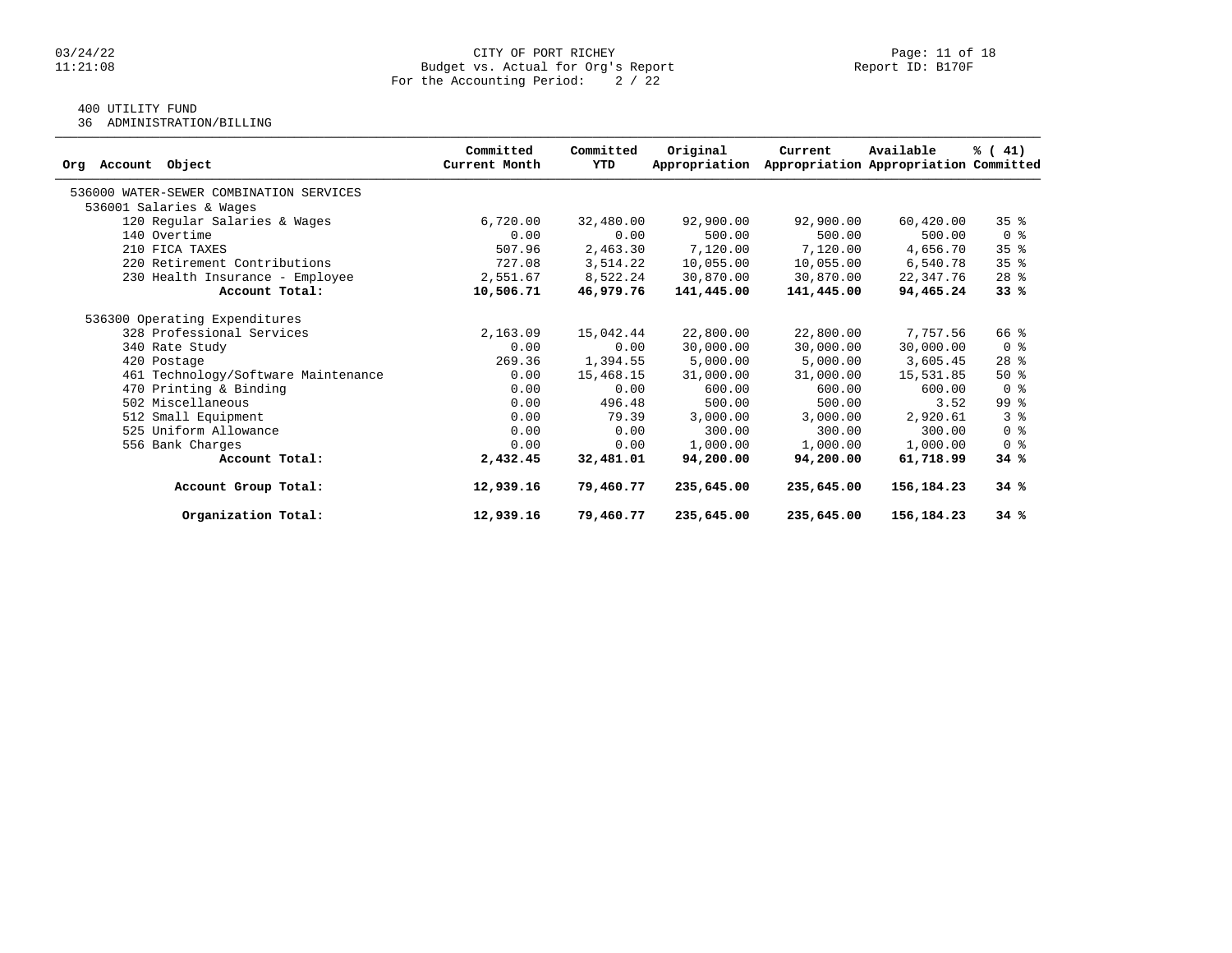### 03/24/22 CITY OF PORT RICHEY Page: 12 of 18 11:21:08 Budget vs. Actual for Org's Report Report ID: B170F For the Accounting Period: 2 / 22

### 400 UTILITY FUND 38 GRANTS

| Object<br>Account<br>Org            | Committed<br>Current Month | Committed<br>YTD | Original<br>Appropriation | Current | Available<br>Appropriation Appropriation Committed | $\frac{1}{6}$ ( 41) |
|-------------------------------------|----------------------------|------------------|---------------------------|---------|----------------------------------------------------|---------------------|
| 538000<br>538800 GRANT EXPENDITURES |                            |                  |                           |         |                                                    |                     |
| 899 Other Grants                    | 0.00                       | 0.00             | 1.00                      | 1.00    | 1.00                                               | 0 %                 |
| Account Total:                      | 0.00                       | 0.00             | 1.00                      | 1.00    | 1.00                                               | 0 %                 |
| Account Group Total:                | 0.00                       | 0.00             | 1.00                      | 1.00    | 1.00                                               | 0 %                 |
| Organization Total:                 | 0.00                       | 0.00             | 1.00                      | 1.00    | 1.00                                               | 0 %                 |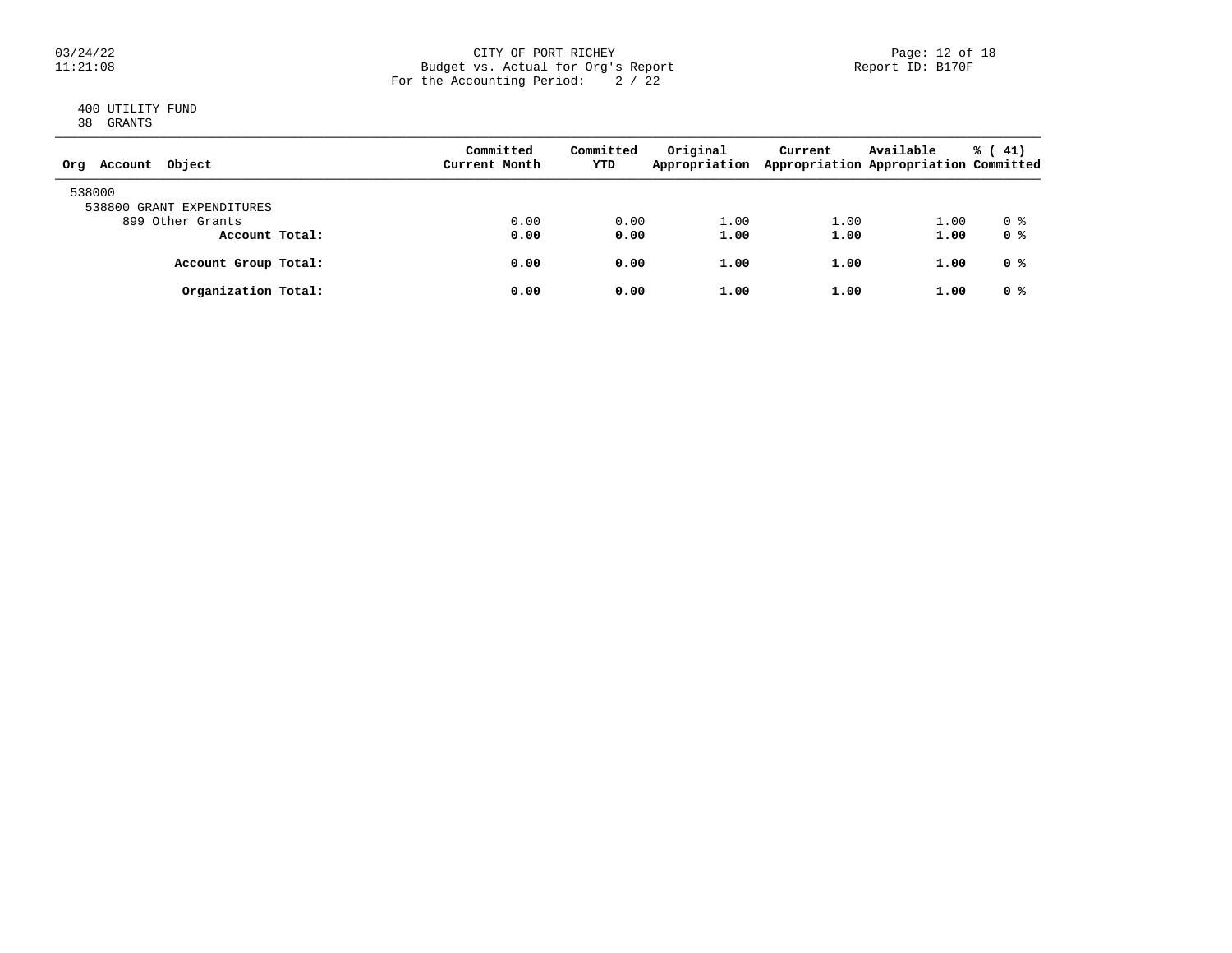### 03/24/22 CITY OF PORT RICHEY Page: 13 of 18 11:21:08 Budget vs. Actual for Org's Report Report ID: B170F For the Accounting Period: 2 / 22

### 400 UTILITY FUND 82 DEBT SERVICE

| Committed<br>Current Month | Committed<br>YTD | Original<br>Appropriation | Current                                                    | Available  | % (41)                                                                                                     |
|----------------------------|------------------|---------------------------|------------------------------------------------------------|------------|------------------------------------------------------------------------------------------------------------|
|                            |                  |                           |                                                            |            |                                                                                                            |
|                            |                  |                           |                                                            |            |                                                                                                            |
| 0.00                       |                  | 115,000.00                |                                                            | 115,000.00 | 0 %                                                                                                        |
| 0.00                       |                  | 5,000.00                  | 5,000.00                                                   | 3, 174, 83 | 378                                                                                                        |
| 0.00                       |                  | 62,225.00                 |                                                            | 62,225,00  | 0 %                                                                                                        |
| 0.00                       |                  | 2,500.00                  | 2,500.00                                                   | 2,500.00   | 0 %                                                                                                        |
| 0.00                       |                  | 70,000.00                 | 70,000.00                                                  |            | $95$ %                                                                                                     |
| 0.00                       |                  | 254,725.00                |                                                            | 186,344.95 | 27%                                                                                                        |
| 0.00                       | 68,380.05        | 254,725.00                |                                                            | 186,344.95 | 27%                                                                                                        |
| 0.00                       | 68,380.05        | 254,725.00                | 254,725.00                                                 | 186,344.95 | 27%                                                                                                        |
|                            |                  |                           | 0.00<br>1,825.17<br>0.00<br>0.00<br>66,554.88<br>68,380.05 |            | Appropriation Appropriation Committed<br>115,000.00<br>62, 225, 00<br>3,445.12<br>254,725.00<br>254,725.00 |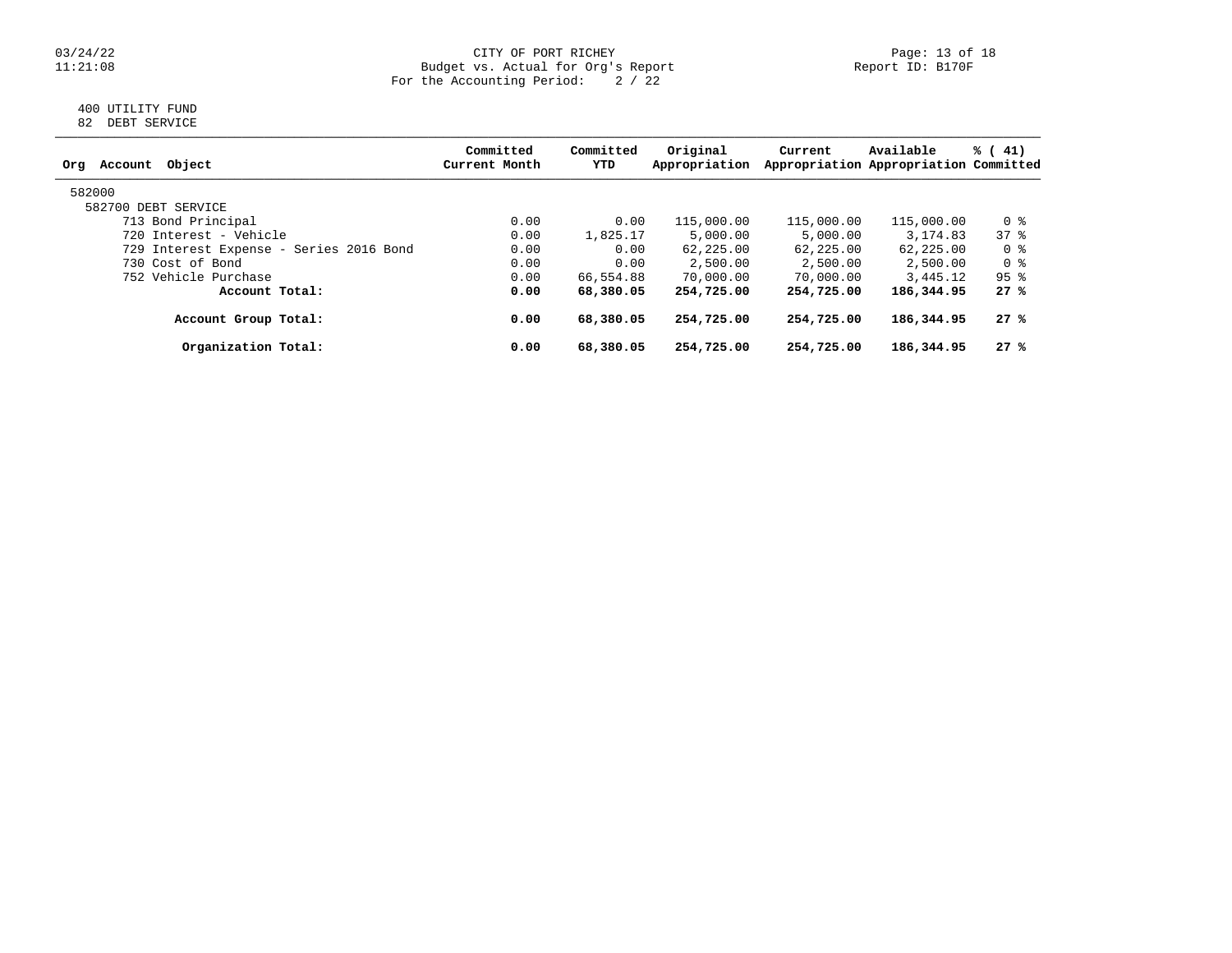#### 03/24/22 CITY OF PORT RICHEY Page: 14 of 18 11:21:08 Budget vs. Actual for Org's Report Report ID: B170F For the Accounting Period: 2 / 22

## 400 UTILITY FUND

90 CONTINGENCIES

|                                           | Committed     | Committed  | Original      | Current    | Available                             | % (41)         |
|-------------------------------------------|---------------|------------|---------------|------------|---------------------------------------|----------------|
| Object<br>Account<br>Ora                  | Current Month | YTD        | Appropriation |            | Appropriation Appropriation Committed |                |
| 590000                                    |               |            |               |            |                                       |                |
| 590900 CONTINGENCIES                      |               |            |               |            |                                       |                |
| 903 INTERFUND ALLOCATION - CITY COUNCIL   | 58.99         | 837.61     | 2,614.00      | 2,614.00   | 1,776.39                              | $32$ $%$       |
| 904 INTERFUND ALLOCATION - ADMINISTRATION | 124.83        | 1,251.20   | 3,583.00      | 3,583.00   | 2,331.80                              | 35%            |
| 905 INTERFUND ALLOCATION - FINANCE        | 50.47         | 7,135.74   | 11,472.00     | 11,472.00  | 4,336.26                              | 62 %           |
| 909<br>INTERFUND ALLOCATION - IT          | 2,032.21      | 10,204.46  | 25,398.00     | 25,398.00  | 15,193.54                             | $40*$          |
| 911 INTERFUND ALLOCATION - GENERAL        | 42,554.21     | 241,108.50 | 434,760.00    | 434,760.00 | 193,651.50                            | 55%            |
| 915 INTERFUND ALLOCATION - DISPATCH       | 147.55        | 486.61     | 1,103.00      | 1,103.00   | 616.39                                | 44 %           |
| 916 INTERFUND ALLOCATION - PUBLIC WORKS   | 6,291.58      | 18,674.86  | 52,500.00     | 52,500.00  | 33,825.14                             | 36%            |
| 918 INTERFUND ALLOCATION - HR             | 45.36         | 405.32     | 875.00        | 875.00     | 469.68                                | $46$ %         |
| Account Total:                            | 51,305.20     | 280,104.30 | 532,305.00    | 532,305.00 | 252,200.70                            | 53%            |
| 590910 RESERVE CONTINGENCIES              |               |            |               |            |                                       |                |
| 650 Vehicles                              | 0.00          | 0.00       | 94,518.00     | 94,518.00  | 94,518.00                             | 0 <sup>8</sup> |
| 990 Contingencies                         | 0.00          | 0.00       | 200,000.00    | 200,000.00 | 200,000.00                            | 0 <sup>8</sup> |
| Account Total:                            | 0.00          | 0.00       | 294,518.00    | 294,518.00 | 294,518.00                            | 0 %            |
| Account Group Total:                      | 51,305.20     | 280,104.30 | 826,823.00    | 826,823.00 | 546,718.70                            | 34%            |
| Organization Total:                       | 51,305.20     | 280,104.30 | 826,823.00    | 826,823.00 | 546,718.70                            | 34%            |

 **Fund Total: 246,280.41 1,353,032.57 4,183,644.00 4,183,644.00 2,830,611.43 32 %**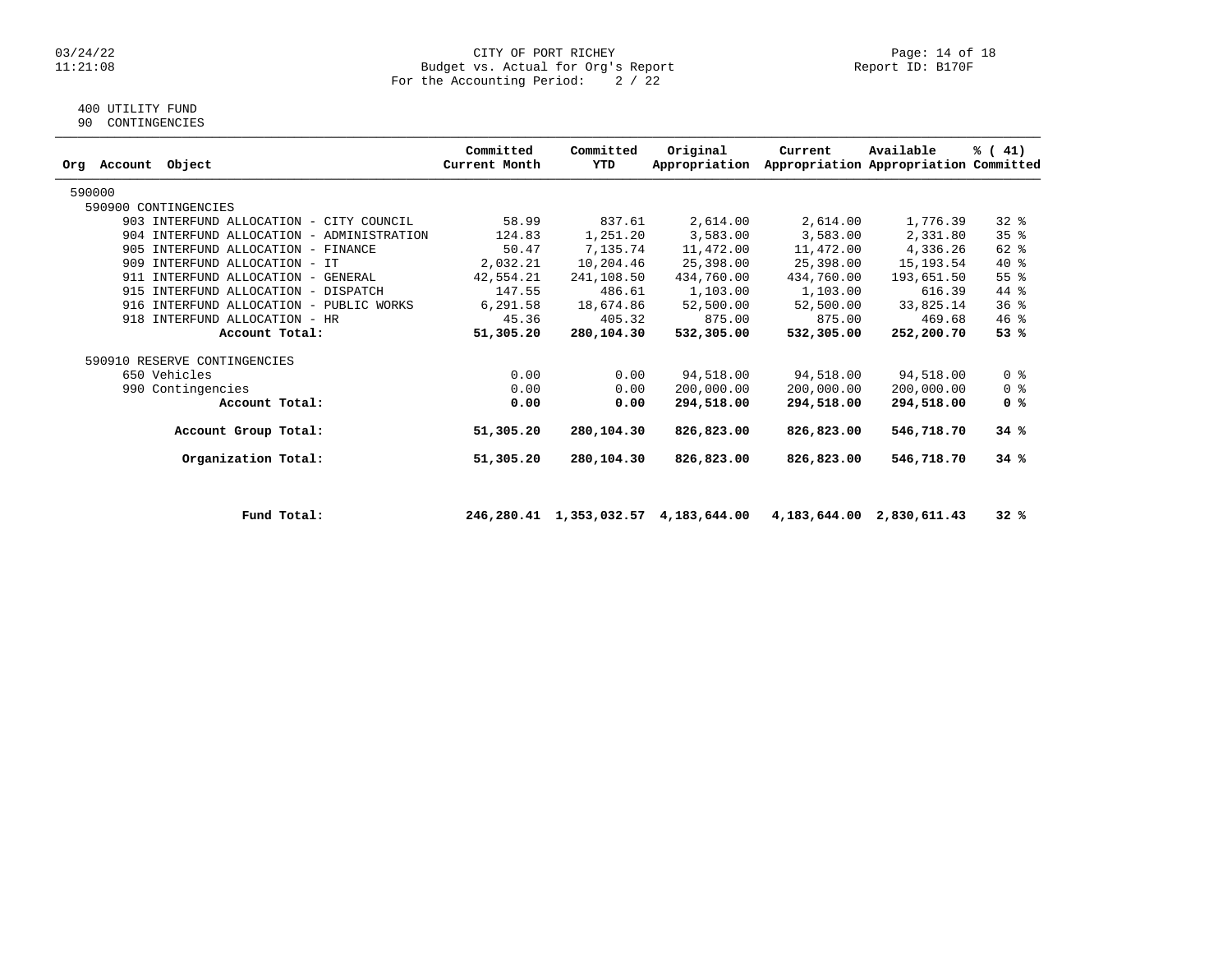### 03/24/22 CITY OF PORT RICHEY Page: 15 of 18 11:21:08 Budget vs. Actual for Org's Report Report ID: B170F For the Accounting Period: 2 / 22

### 430 WATER IMPACT FEES 30 WATER IMPACT FEES

| Object<br>Account<br>Org        | Committed<br>Current Month | Committed<br>YTD | Original<br>Appropriation | Current    | Available<br>Appropriation Appropriation Committed | % (41)         |
|---------------------------------|----------------------------|------------------|---------------------------|------------|----------------------------------------------------|----------------|
| 530000                          |                            |                  |                           |            |                                                    |                |
| 530600 Capital Outlay           |                            |                  |                           |            |                                                    |                |
| 645 New Lines/Improvements      | 0.00                       | 0.00             | 200,000.00                | 200,000.00 | 200,000.00                                         | 0 %            |
| 652 Meters for new installation | 0.00                       | 0.00             | 1.00                      | 1.00       | 1.00                                               | 0 %            |
| Account Total:                  | 0.00                       | 0.00             | 200,001.00                | 200,001.00 | 200,001.00                                         | 0 <sup>8</sup> |
| Account Group Total:            | 0.00                       | 0.00             | 200,001.00                | 200,001.00 | 200,001.00                                         | 0 %            |
| Organization Total:             | 0.00                       | 0.00             | 200,001.00                | 200,001.00 | 200,001.00                                         | 0 <sup>8</sup> |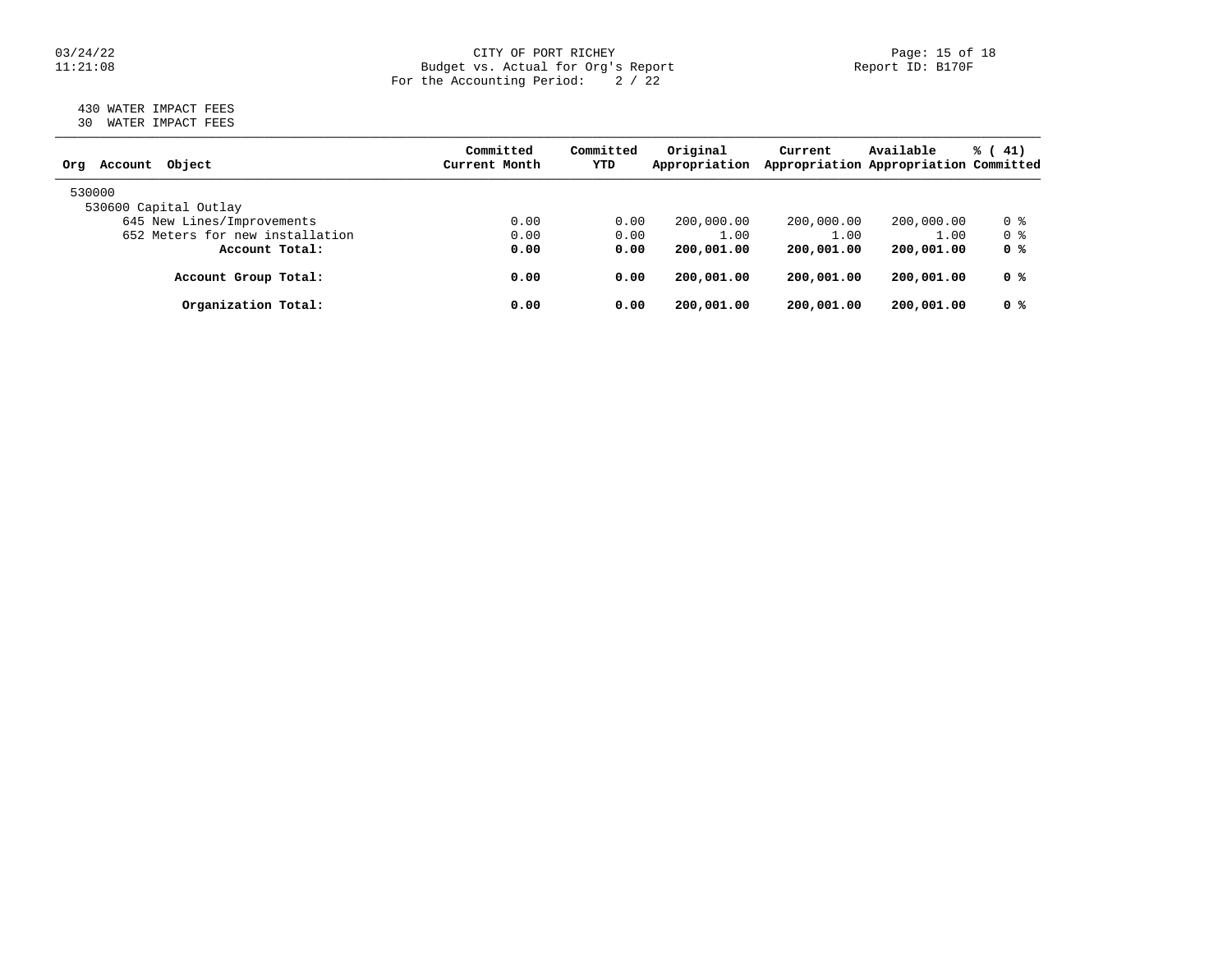### 03/24/22 CITY OF PORT RICHEY Page: 16 of 18 11:21:08 Budget vs. Actual for Org's Report Report ID: B170F For the Accounting Period: 2 / 22

### 430 WATER IMPACT FEES 90 CONTINGENCIES

| Object<br>Account<br>Org     |             | Committed<br>Current Month | Committed<br>YTD | Original<br>Appropriation | Current    | Available<br>Appropriation Appropriation Committed | % (41) |
|------------------------------|-------------|----------------------------|------------------|---------------------------|------------|----------------------------------------------------|--------|
| 590000                       |             |                            |                  |                           |            |                                                    |        |
| 590910 RESERVE CONTINGENCIES |             |                            |                  |                           |            |                                                    |        |
| 990 Contingencies            |             | 0.00                       | 0.00             | 100,000.00                | 100,000.00 | 100,000.00                                         | 0 %    |
| Account Total:               |             | 0.00                       | 0.00             | 100,000.00                | 100,000.00 | 100,000.00                                         | 0 %    |
| Account Group Total:         |             | 0.00                       | 0.00             | 100,000.00                | 100,000.00 | 100,000.00                                         | 0 %    |
| Organization Total:          |             | 0.00                       | 0.00             | 100,000.00                | 100,000.00 | 100,000.00                                         | 0 %    |
|                              |             |                            |                  |                           |            |                                                    |        |
|                              | Fund Total: | 0.00                       | 0.00             | 300,001.00                | 300,001.00 | 300,001.00                                         | 0 %    |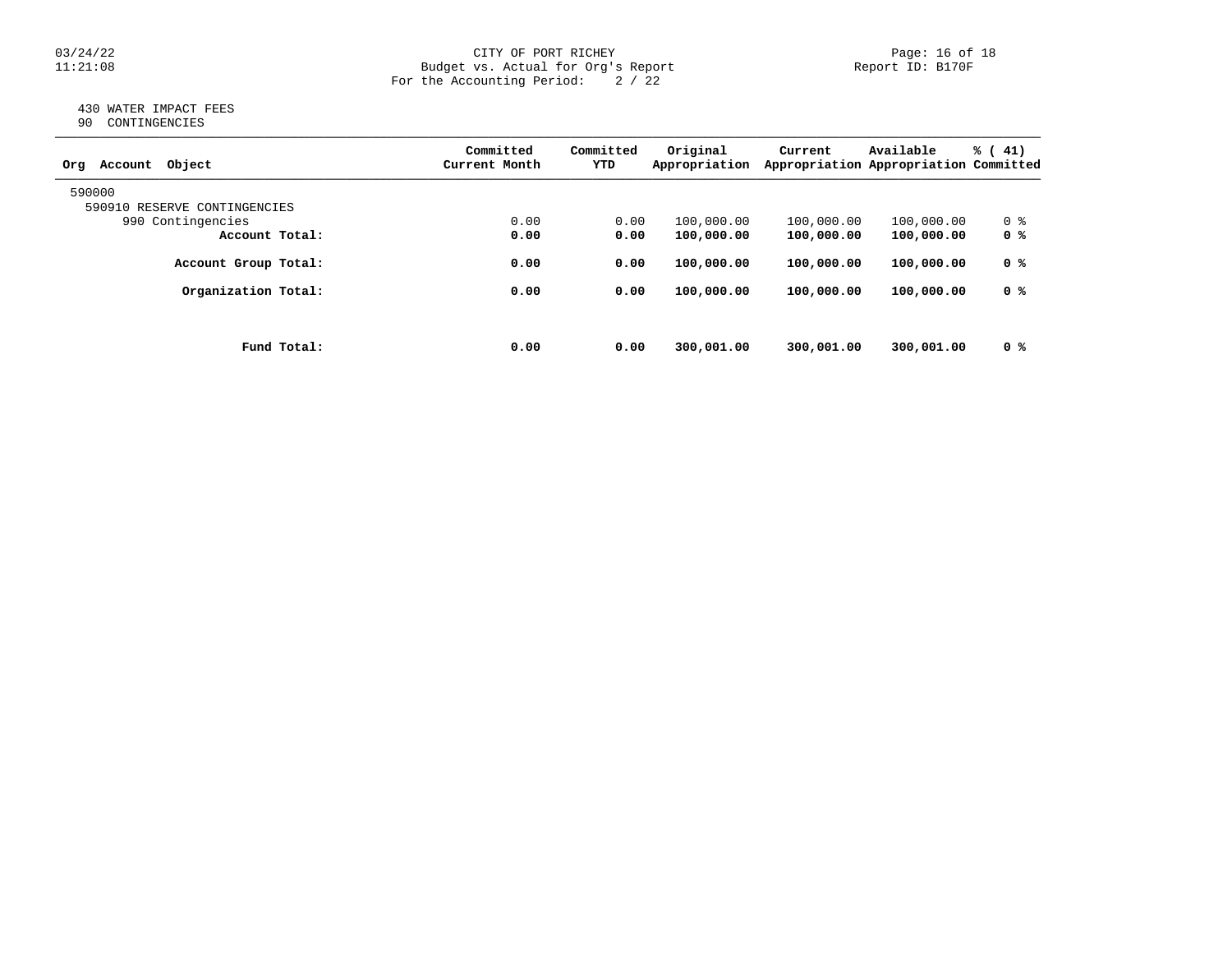### 03/24/22 CITY OF PORT RICHEY Page: 17 of 18 11:21:08 Budget vs. Actual for Org's Report Report ID: B170F For the Accounting Period: 2 / 22

### 440 SEWER IMPACT FEES 31 SEWER IMPACT FEES

| Account Object<br>Orq         | Committed<br>Current Month | Committed<br>YTD | Original<br>Appropriation | Current    | Available<br>Appropriation Appropriation Committed | $\frac{1}{6}$ ( 41) |
|-------------------------------|----------------------------|------------------|---------------------------|------------|----------------------------------------------------|---------------------|
| 531000                        |                            |                  |                           |            |                                                    |                     |
| 531600 Capital Outlay         |                            |                  |                           |            |                                                    |                     |
| 636 Lift Station Improvements | 0.00                       | 0.00             | 500,000.00                | 500,000.00 | 500,000.00                                         | 0 %                 |
| Account Total:                | 0.00                       | 0.00             | 500,000,00                | 500,000,00 | 500,000.00                                         | 0 %                 |
| Account Group Total:          | 0.00                       | 0.00             | 500,000,00                | 500,000,00 | 500,000.00                                         | 0 %                 |
| Organization Total:           | 0.00                       | 0.00             | 500,000.00                | 500,000,00 | 500,000.00                                         | 0 %                 |